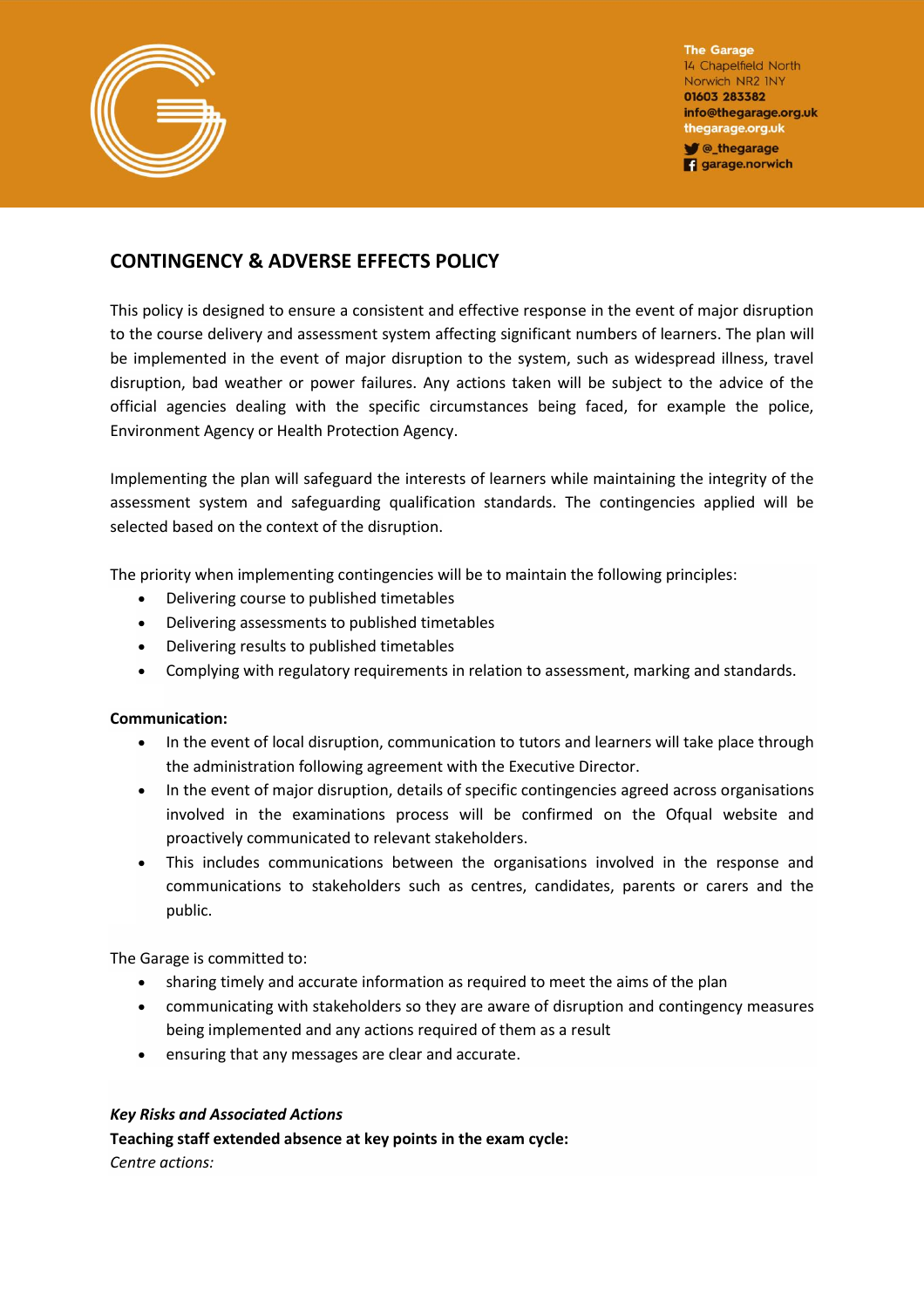The Garage to arrange alternative teaching staff within the institution concerned at the earliest opportunity.

## **Lack of appropriately trained and qualified assessor or IV and their absence**

### *Centre actions:*

The Garage will keep abreast of the planning, hiring, training etc of all assessors at least 2 weeks prior to the course start and arrange alternative staff as necessary.

## **Lack of appropriate rooms or main venues unavailable at short notice**

*Centre actions:*  Liaise with the external partner organisations (CCN, Open, NTR) to make use of their spaces.

#### **Failure of IT systems**

*Centre actions:* 

Maintain secured backup for all types of assessment and feedbacks

Support learners with printing version of the course materials during class time.

Liaise with Awarding body to let them know about the failure of the system and get help from their contingency plan.

## **Disruption of teaching time – centre closed for an extended period**

*Centre actions:* 

Communicate with learners about the potential for disruption to teaching time and plans to address this.

Establish liaison between tutors and learners so that learner can make correspondence with tutor and get course materials and submit assignments online.

Arrange alternative teaching space at partner venue

# **Assessment evidence is not available to be marked (**Large scale damage to or destruction)

*Centre actions:* 

To reduce this risk, active scripts remain on site for the absolutely minimum time.

It is the responsibility of the head of centre to communicate this immediately to the relevant awarding organisation(s) and subsequently to learners.

#### **Centre unable to distribute results as normal**

*Centre actions:* 

Contact to be made immediately to the awarding bodies about alternative options. Contact to be made immediately to the learners explaining the situation.

#### **Withdrawal of Qualifications**

The Garage is committed to putting the interests of learners first and undertakes to take all reasonable steps to protect the interests of learners should an Qualification or Unit be withdrawn for whatever reason and by whichever body. The Garage will make every effort to ensure that learners are not registered onto Qualifications that are due to be withdrawn before the date that learners